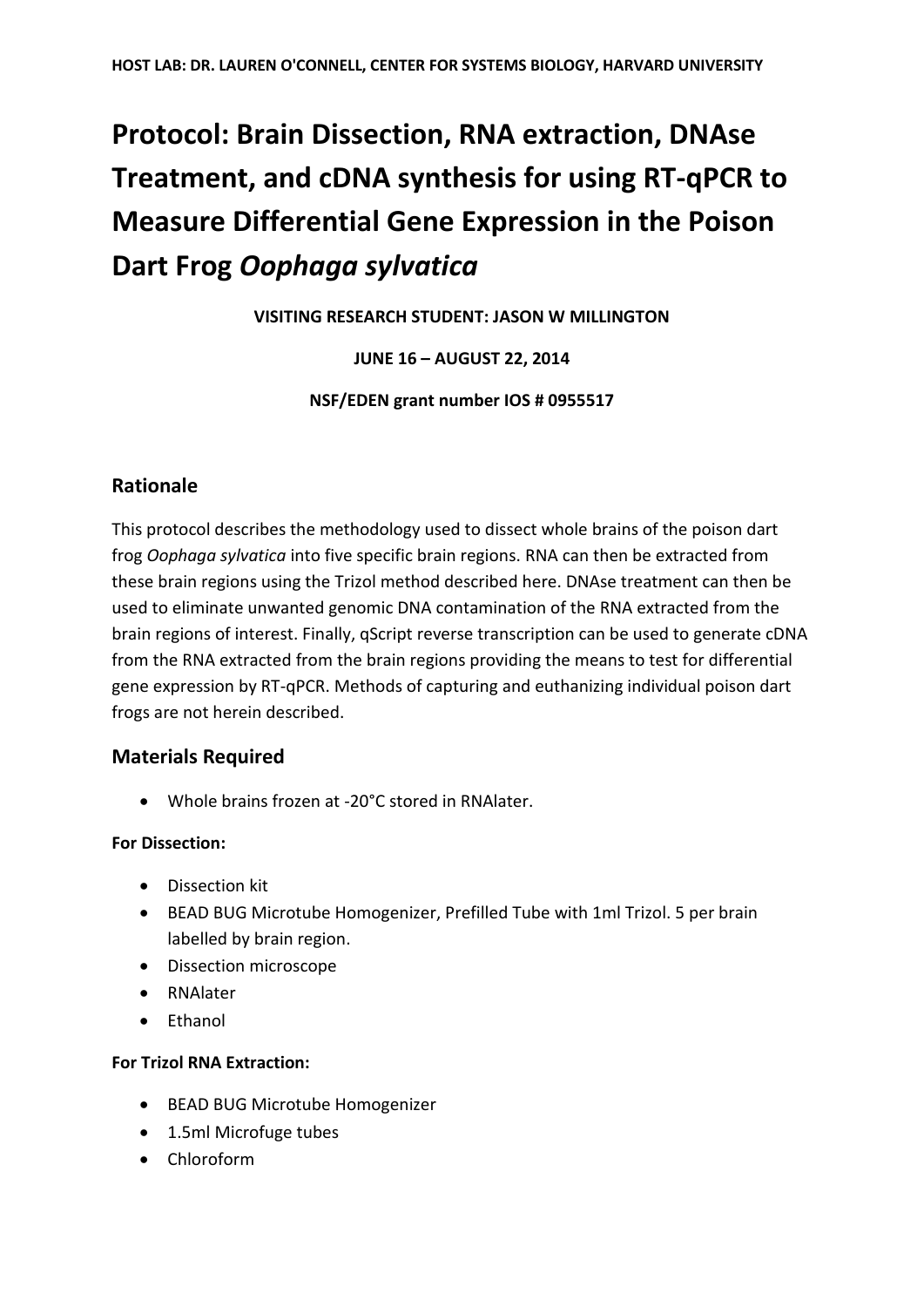- Isopropanol
- 75% Ethanol
- Microcentrifuge
- Heat Block
- Nuclease free  $H_2O$

#### **For TURBO DNAse-free Treatment:**

- 10x TURBO DNAse buffer
- TURBO DNAse reagent
- RNAse OUT reagent
- DNAse inactivation reagent
- PCR tubes

#### **For qScript Reverse Transcription:**

- qScript cDNA Supermix
- PCR tubes
- Thermal cycler



**Figure 1. Anatomy of the frog brain.**

Whole brains should be stored in RNAlater at -20°C until dissection.

- 1. Remove brains for dissection from freezer and allow to thaw on ice.
- 2. Label 5 BEAD BUG Microtube Homogenizer, Prefilled Tubes with 1ml Trizol according to brain region:
	- $\bullet$  Mp = hippocampus
	- $\bullet$  TEL = basal ganglia
	- $\bullet$  HYP = hypothalamus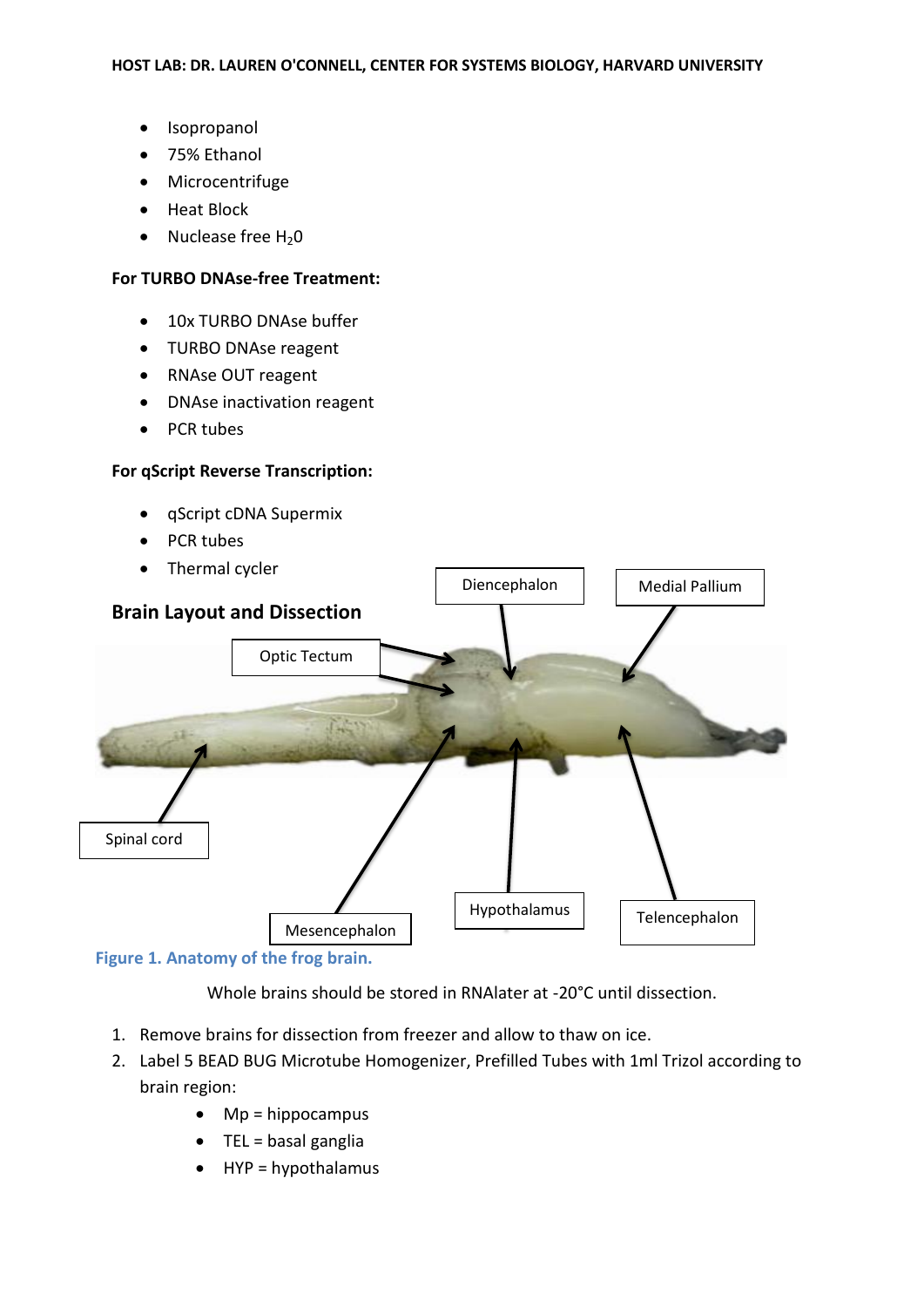- DIE = diencephalon
- $\bullet$  SC = spinal cord
- 3. Transfer whole brain sample to a petri dish containing 1ml chilled RNAlater to preserve RNA in sample whilst dissecting.
- 4. Sterilise dissection equipment using ethanol.
- 5. Using dissection microscope (necessary as brain size ~4-5mm), remove the Telencephalon.



**Figure 2.** *Oophaga sylvatica* **brain with the Telencenphalon (right) removed. Hypothalamus, Diencephalon and Spinal Cord on the left.**

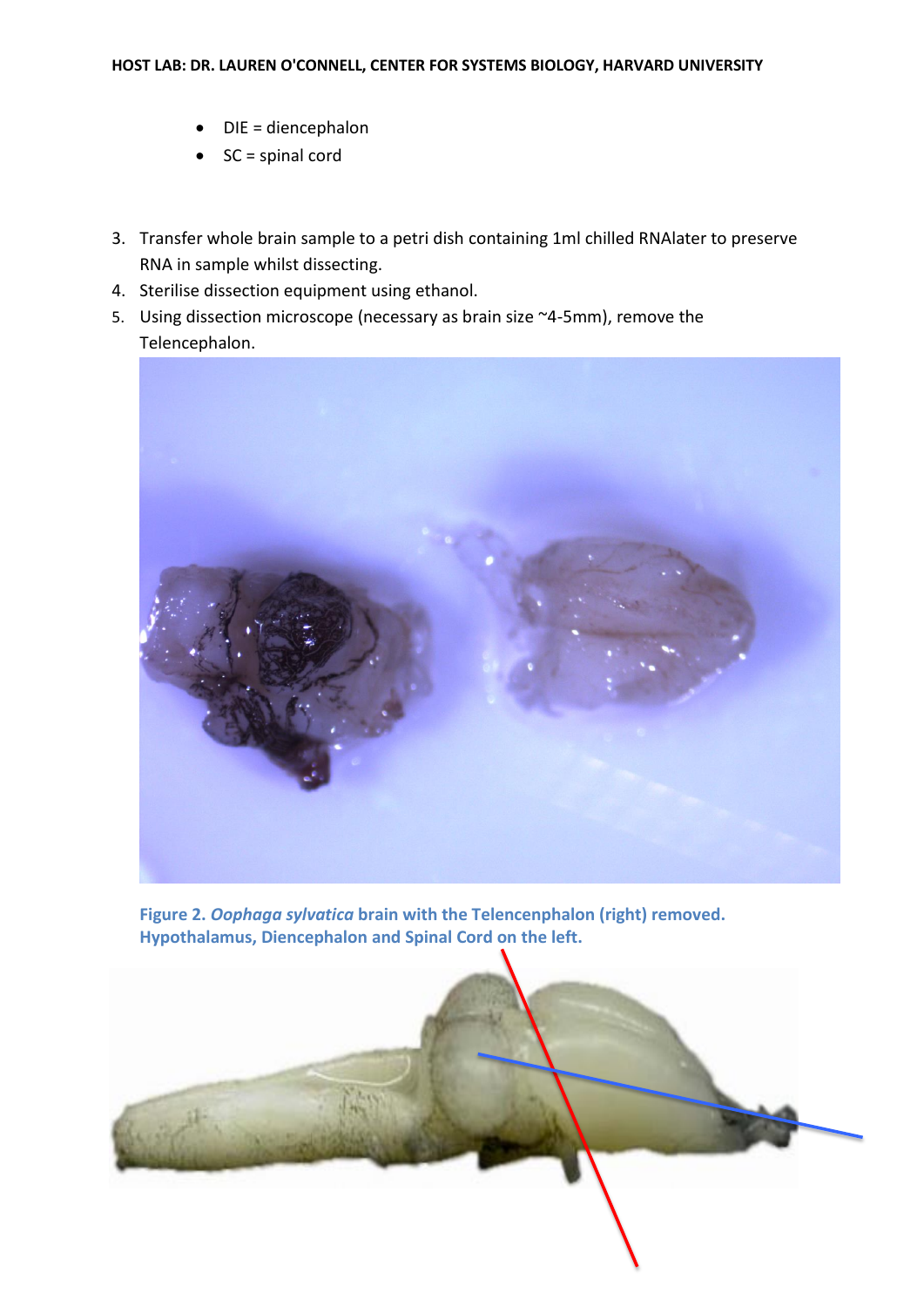- 6. Cut the Telencephalon laterally, the bottom part is the Basal Ganglia, put this in the tube labelled TEL with Trizol
- 7. Remove the medial edges of the upper Telencephalon. This is the Hippocampus. Put this in the tube labelled Mp with Trizol.



8. Cut away the Diencephalon, the region in between the Diencephalon and the already removed Telencephalon is the Hypothalamus; put this in the tube labelled HYP with Trizol.



**Figure 3. Hypothalamus (right) removed from the Diencephalon (left), Diencephalon is also still attached to the Spinal Cord.**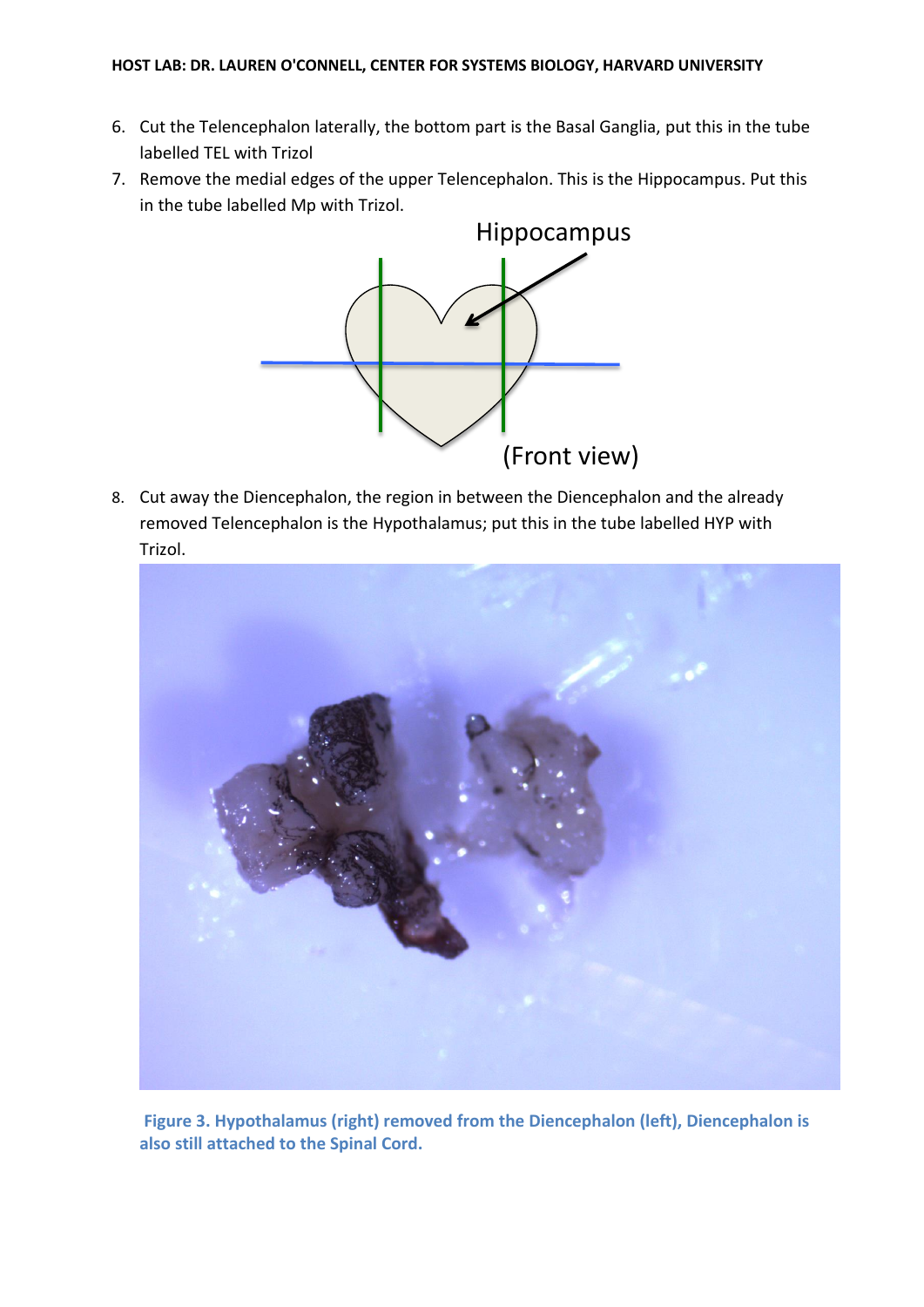

9. Cut off the spinal cord separating it from the Diencephalon. Put the Diencephalon in the tube labelled DIE and the spinal cord in the tube labelled SC both with Trizol.

#### **Trizol RNA Extraction**

- 1. Homogenize tissue in Bead Bug tube with 1mL Trizol. Let sit for 5min on bench.
- 2. Move to 1.5mL microfuge tube with 150μL chloroform. Shake for 15 sec, let sit for 3min on bench.
- 3. Spin in microcentrifuge at 13000rpm 4°C for 15min (RNA in upper layer).
- 4. Transfer upper layer to new tube (2x 180μL; as much as you can without the interface).
- 5. Add 270 μL isopropanol, vortex 1sec. Let sit 10min on bench.
- 6. Spin in microcentrifuge at 13000 4°C for 10min (RNA will pellet).
- 7. Remove supernatant.
- 8. Wash with 600 μL 75% Ethanol.
- 9. Spin in microcentrifuge at 10000rpm 4°C for 5min
- 10. Remove Ethanol and repeat 8-9.
- 11. Quick spin & remove Ethanol. Air dry pellet 1-2m.
- 12. Add 16μL water to each tube. Incubate in heat block at 60-70C for 10 min.
- 13. Vortex and quick spin. Proceed to TURBO DNAse-free treatment.

## **TURBO DNAse-free Treatment**

- 1. Add 4 μL TURBO DNA-free Mix (Consisting of 2μL 10X TURBO DNAse buffer, 1μL TURBO DNAse reagent, and 1μL RNAse OUT reagent). Vortex to mix.
- 2. Incubate at 37°C for 20 min.
- 3. Add 2.5 μL Inactivation reagent to each tube.